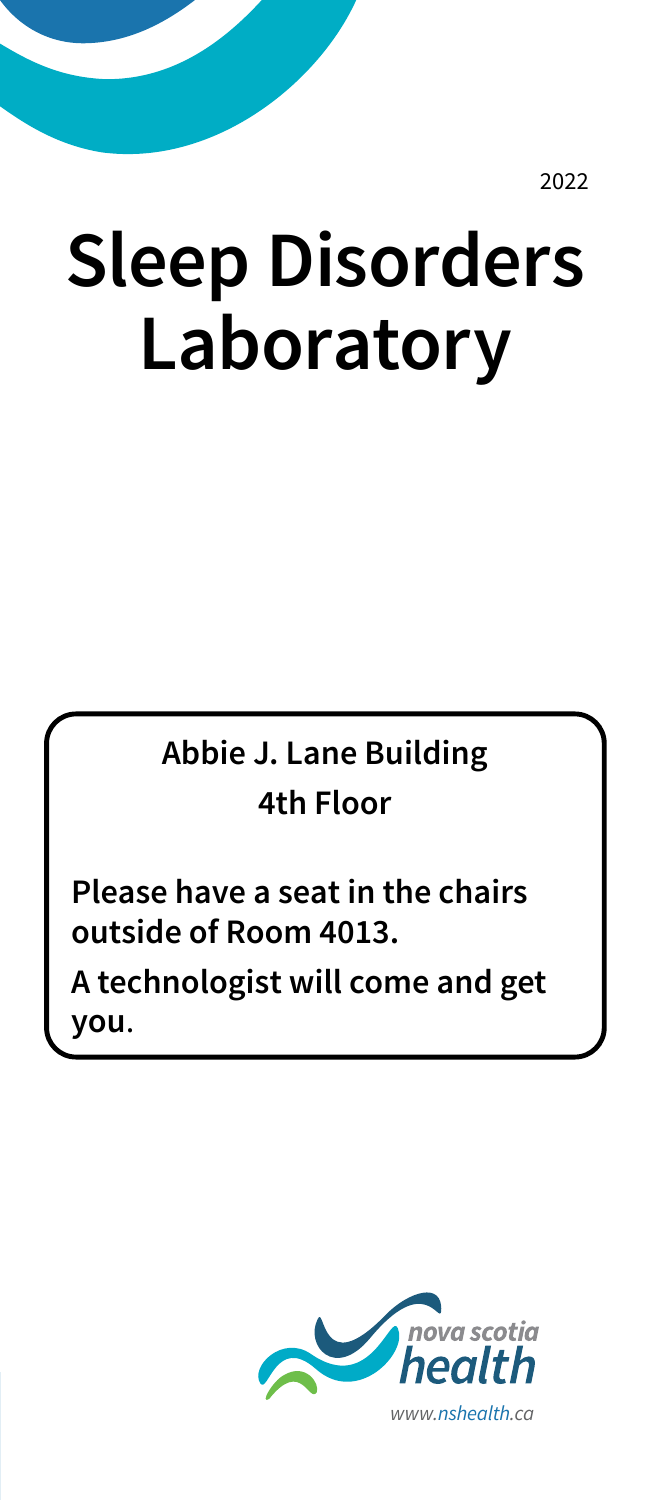## **What is a sleep study?**

- Your doctor has referred you for an overnight sleep study in the Sleep Disorders Laboratory (Sleep Lab).
- You will not be admitted to the hospital.
- We will observe (watch) you as you sleep overnight in the Sleep Lab.
- Electrodes will be attached to your skin with a small amount of paste, glue, and/or tape.
- As you sleep, you will be monitored by a technologist using audio visual and other monitoring equipment.

# **Getting ready for your visit**

- **Please call 902-473-4298 (option 1) at least 72 hours (3 days) before your appointment to confirm that you are able to attend**.
- Missed appointments cause longer wait times for other patients. Please make every effort to attend your scheduled appointment.
- **Call the Sleep Lab as soon as possible if you have a cold, flu, chest infection, or any health problem which may affect your test**.
	- › Phone: 902-473-4298 (option 1)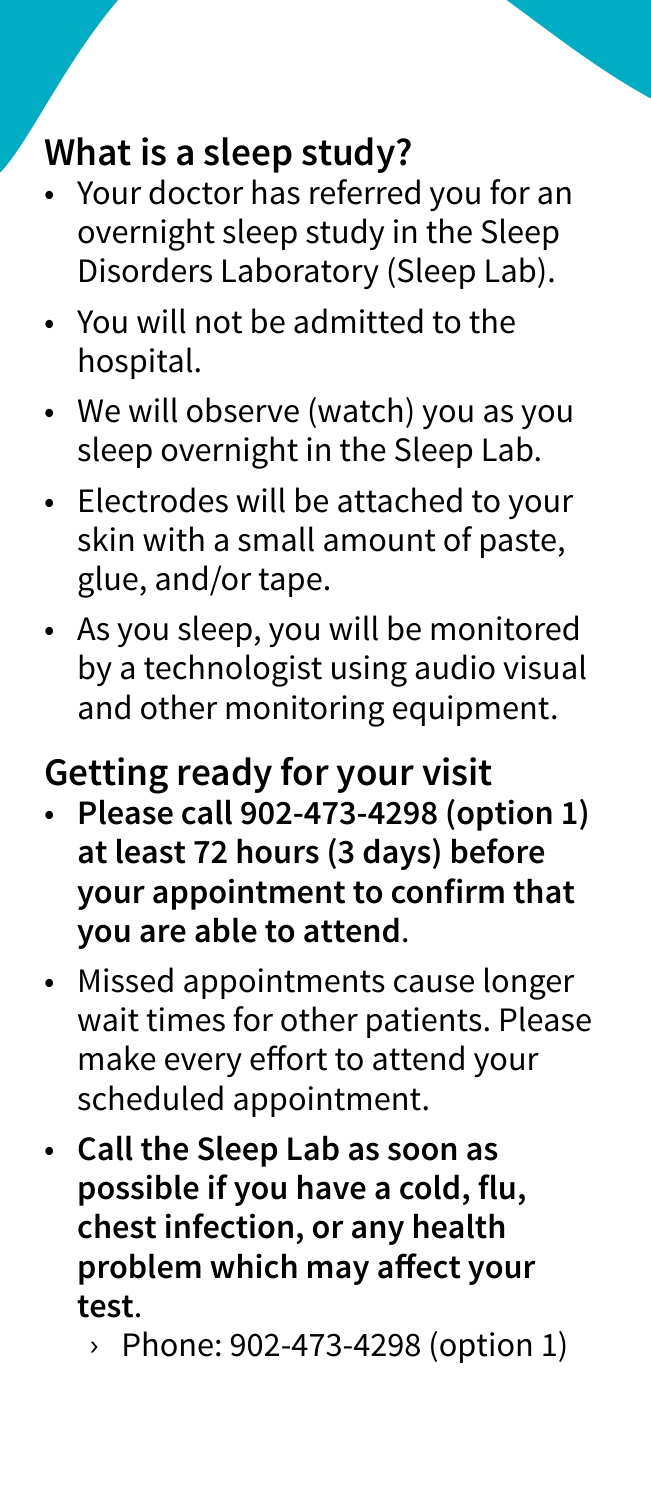# **On the day of your test:**

- **Do not** drink alcohol.
- **Do not** eat or drink items that have caffeine after 5 p.m. (like coffee, tea, cola, or chocolate).
- Keep your usual daytime schedule. **Do not** nap.
- **Do not** bring large amounts of money or valuables with you to the hospital. The hospital is not responsible for the loss of any item.

# **What to bring:**

- All of your medications in their original containers. Take your medications as usual unless told otherwise by lab staff.
- Your CPAP or BiPAP device (if you have one), and your mask(s) and tubing.
- 2-piece sleep clothing (like pyjamas, or walking shorts and a T-shirt), no silky material.
- A change of clothes for the next day.
- **You must wear underwear**.
- Your own pillow (if you wish).
- A book, newspaper, DVD, or other material to help you relax. There is no TV service, but we have a portable DVD player.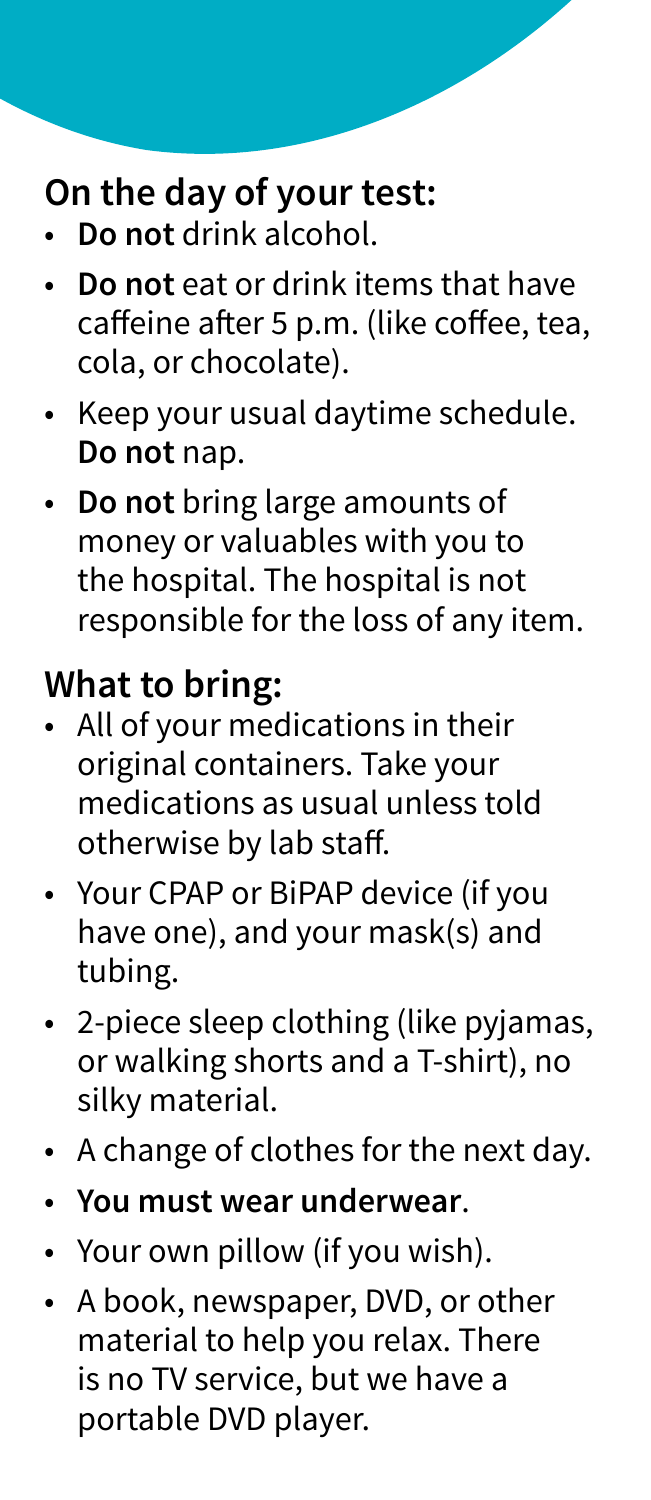- A snack, if you would like one before going to sleep.
- Shampoo and a comb or brush.
- Toothbrush and toothpaste.

If you have an appointment for an Multiple Sleep Latency Test (MSLT) after the study, bring snacks or money for the cafeteria. **We do not provide meals**.

You may wish to bring a book, hobby, or DVD to use between naps during the day.

#### **Before you come for your appointment:**

- Wash your hair, shower, and shave any facial stubble (beards are OK). This makes it easier to attach the electrodes. It also improves the overall quality of the test.
- **DO NOT** use moisturizers or hair products that leave an oily residue.
- **Do not wear perfume or other scented products**. All Nova Scotia Health facilities are scent-free.
- Remove all nail polish and artificial nails.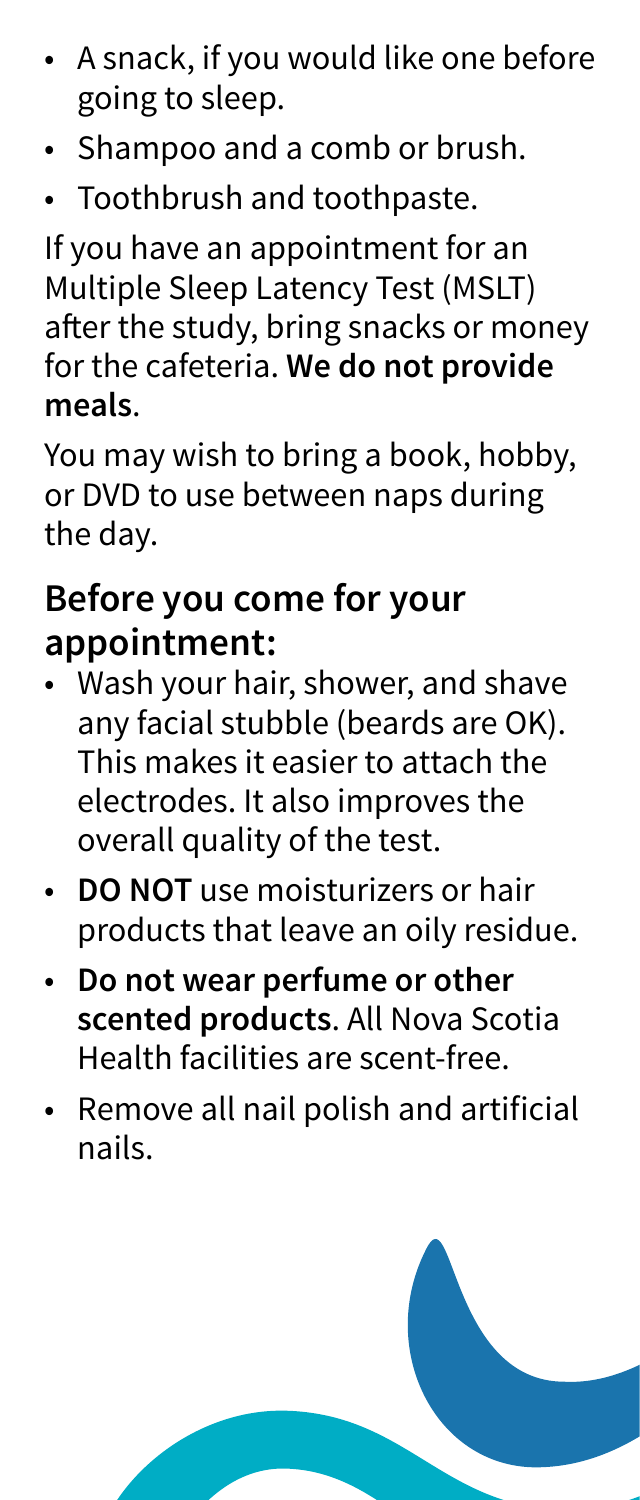# **What will happen during the study?**

- **Please arrive on time for your appointment**. Wait outside of Room 4013 in the hallway. A technologist will meet you there at your scheduled appointment time.
- You will be in a private room. The technologist will be in a room nearby and will be able to see and hear you.
- You may visit the washroom at any time.
- **Your cell phone must be turned off at bedtime**.
- If someone needs to contact you with an **urgent** message, they can call the hospital switchboard and ask to be connected to the sleep technologist.
	- › Phone: 902-473-2700
- You will be asked to turn the lights off around 10:30 to 11 p.m. The study will stop between 6 to 6:30 a.m. the next morning. You will leave the Lab by 7 a.m.